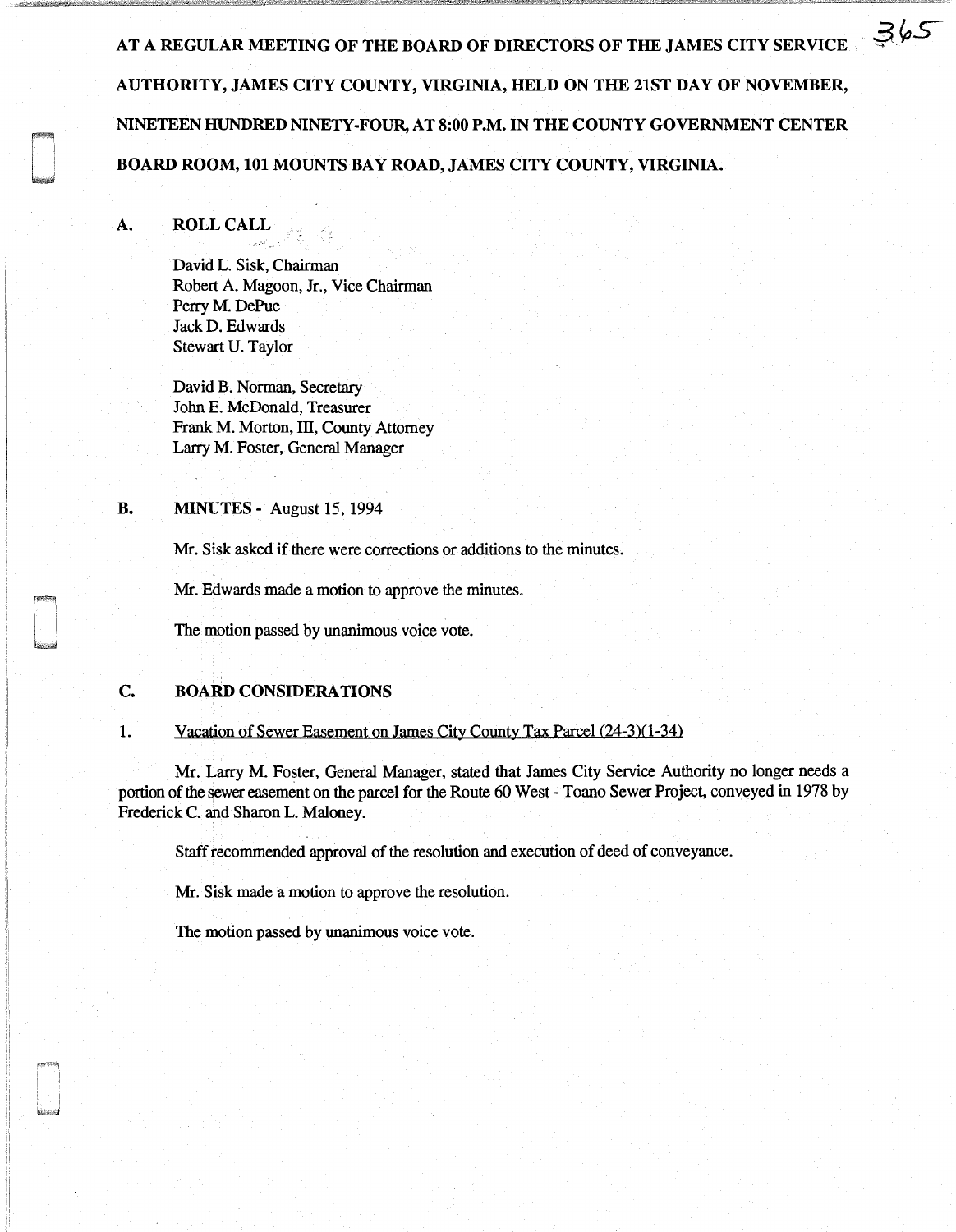## RESOLUTION

#### VACATION OF SEWER EASEMENT ON JAMES CITY COUNTY

n u

,

w

## TAX PARCEL (24-3)(1-34)

- WHEREAS, the James City Service Authority acquired certain sanitary sewer easements on James City County Tap Map Parcel (24-3)(1-34) from Frederick C. and Sharon L. Maloney by deed dated March 23, 1978, of record in Deed Book 185 Page 158; and
- WHEREAS, a portion of the aforementioned sanitary sewer easements are no longer needed due to acquisition of new easements and relocation of the sanitary sewer line; and
- WHEREAS, the James City Service Authority desires to vacate that portion of the sanitary sewer easement no longer needed and convey its rights and privileges to Frederick C. and Sharon L. Maloney, property owners of record of James City County Tax Map Parcel (24-3)(1-34).
- NOW, THEREFORE, BE IT RESOLVED by the Board of Directors of the James City Service Authority, James City County, Virginia, that it does hereby grant, convey, vacate, release, and quit claim all of its rights, title, and interests in and to that certain sanitary sewer easement identified as "Exist. 10' San. Sewer Easement Hereby Vacated (Shown Thus)", on that certain plat entitled "PLAT FOR SEWER EASEMENT FROM; FREDERICK C. AND SHARON L. MALONEY TO: JAMES CITY SERVICE AUTHORITY, POWHATAN DISTRICT, JAMES CITY COUNTY, VIRGINIA," dated March 16, 1993, revised May 7, 1993, and made by AES Consultant Engineers, Williamsburg, Virginia.
- BE IT FURTHER RESOLVED that the Board of Directors of the James City Service Authority, James City County, Virginia, does hereby authorize and direct its Chairman to execute that certain deed dated November 21, 1994, which conveys the above described easement to Frederick C. and Sharon L. Maloney.

## 2. Vacation of Existing Easement. Shellbank Woods Subdivision

Mr. Foster stated that when Shellbank Woods Subdivision was developed, a well lot and access easement was dedicated to James City Service Authority; the owner plans to sell the property and the prospective buyer desires to have the easement vacated. He further stated that JCSA had no plans to construct a well on the property.

Staff recommended approval of the resolution.

Mr. Edwards made a motion to approve the resolution.

The motion passed by unanimous voice vote.

## RESOLUTION

#### EASEMENT ABANPONMENT/PROPERIY SELL

WHEREAS, the JCSA was given a well lot and easement to access a well lot when the Shellbank Woods Subdivision was developed; and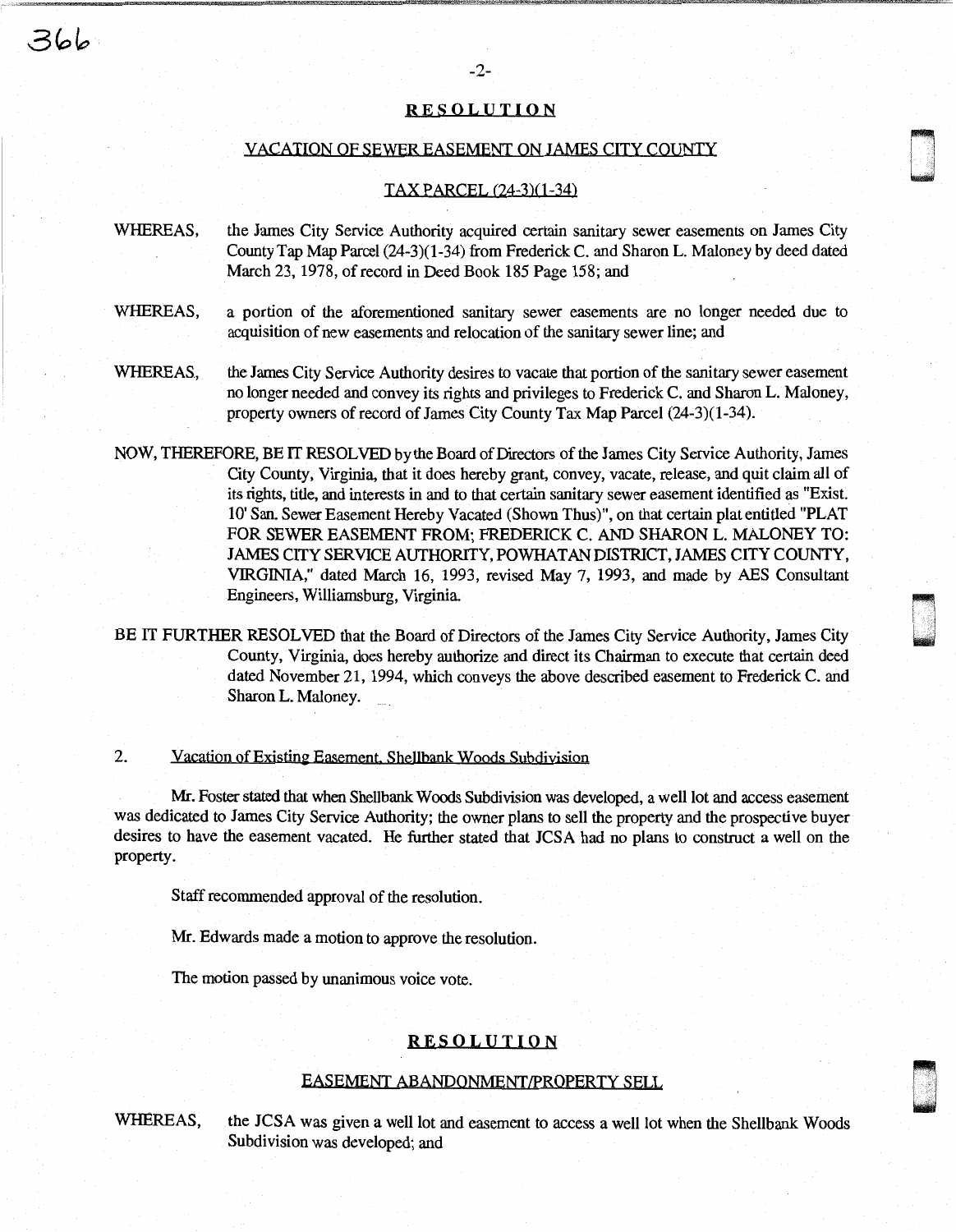WHEREAS, the well lot and easement have not been used nor are there plans to use the lot or easement in the future; and

NOW, THEREFORE, BE IT RESOLVED that the Board of Directors of the James City Service Authority, James City County, Virginia, hereby approves the transfer of the easement located on Lot 1 as shown on the Shellbank Woods, Phase I Subdivision Plat (Plat Book 35, Page 88).

BE IT FURTHER RESOLVED that the Board further authorizes the General Manager to advertise and sell the well lot served by the easement to the highest bidder.

# 3. Setting Public Hearing - Amendment to Regulation Governing Utility Services

Mr. Foster requested advertising a public hearing to hear proposed changes to the regulations governing utility service regarding development paying for extension of system facilities.

Mr. Sisk made a motion to approve setting the public hearing.

The motion passed by unanimous voice vote.

# **D. BOARD REQUESTS AND DIRECTIVES** - None

Mr. Taylor made a motion to adjourn.

The motion passed by unanimous voice vote.

The Board adjourned at 8:07 p.m.

~· David **B.** Norman of the Board

Secretary to the Board

112194bd.min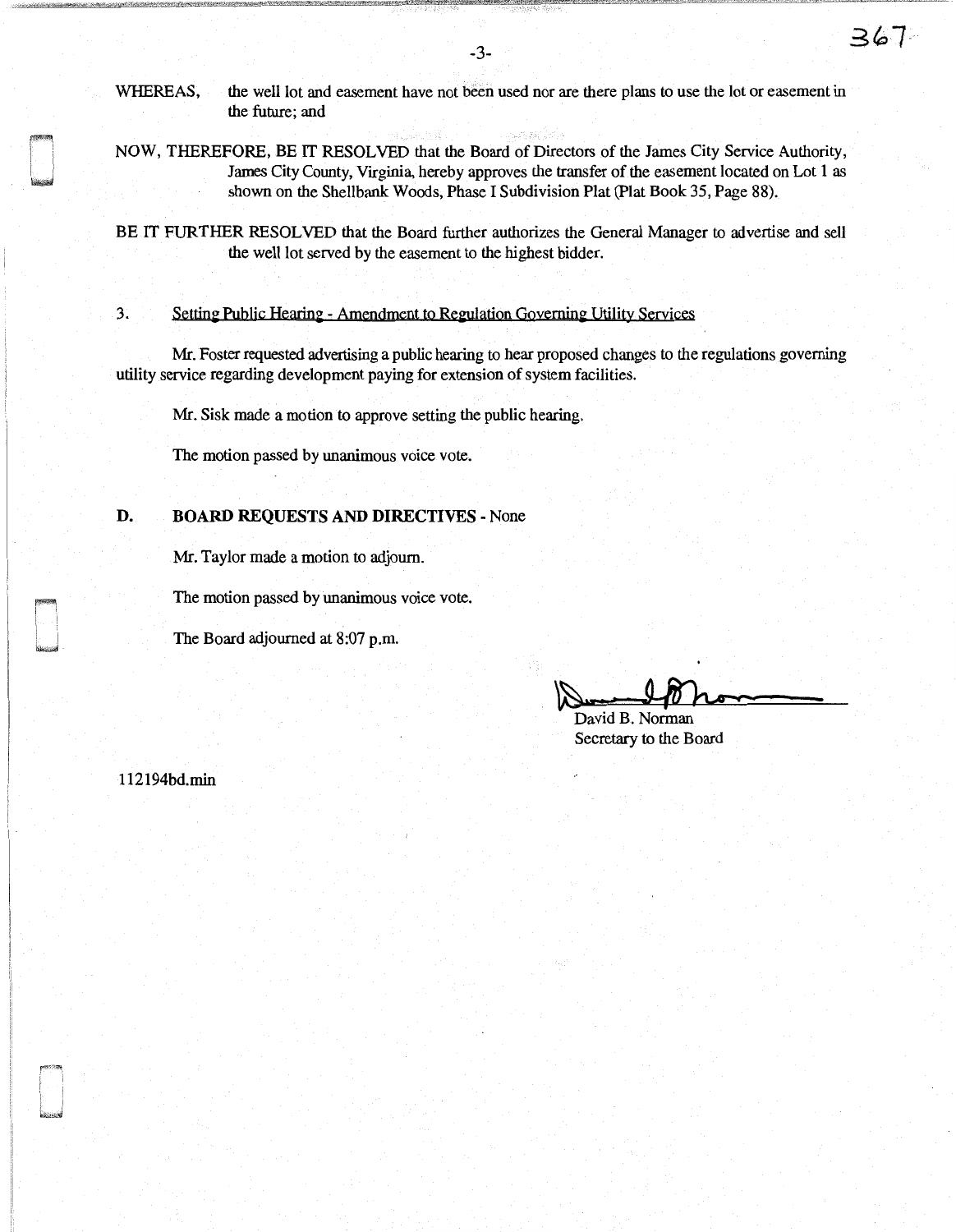RECORDATION TAX EXEMPT PER CODE OF VIRGINIA, 1950, AS AMENDED, SECTION 58.1-811 A (3)

ri

i 1

' .l l 1 • !

THIS DEED, made this  $21^{\frac{at}{2}}$  day of  $\hbar \nu +$  1993, by and between <u>JAMES</u> CITY SERVICE AUTHORITY, created by the County of James City, Virginia, organized and existing under the laws of the Commonwealth of Virginia, hereinafter referred to as "GRANTOR;" and FREDERICK C. MALONEY and SHARON L. MALONEY, husband and wife, hereinafter referred to as "GRANTEE."

WITNESSETH: That for and in consideration of the sum of ONE DOLLAR (\$1.00) cash and other good and valuable consideration, the receipt of which is hereby acknowledged, the said GRANTOR does hereby Grant, Convey, Release, and Quit Claim unto the GRANTEE, all of its rights, title, and interest in, and to, the following described property, to-wit:

: i  $\mathbb{I}$  i

6 X

 $\vdots$ '' · j

i; *:* ;

, I

All that certain lot, piece, or parcel of land lying and situate in Powhatan District, James City County, Virginia, shown as hatched area and designated as: "Exist 10' San. Sewer Easement Hereby Vacated (shown thus)," on that certain plat entitled: "EASEMENT FROM: FREDERICK C. AND SHARON L. MALONEY TO: JAMES CITY SERVICE AUTHORITY, POWHATAN DISTRICT, JAMES CITY COUNTY, VIRGINIA,," dated March 16, 1993, revised May 7, 1993, made by: AES Consulting Engineers, Williamsburg, Virginia, which said plat is attached hereto, to be recorded herewith for a more complete description of the easement herein conveyed.

Being a portion of the same property as that conveyed to the Grantor by Deed dated March 23, 1978, and recorded in the Clerk's Office of the Circuit Court of James City County, Virginia, in Deed Book 185, Page 158.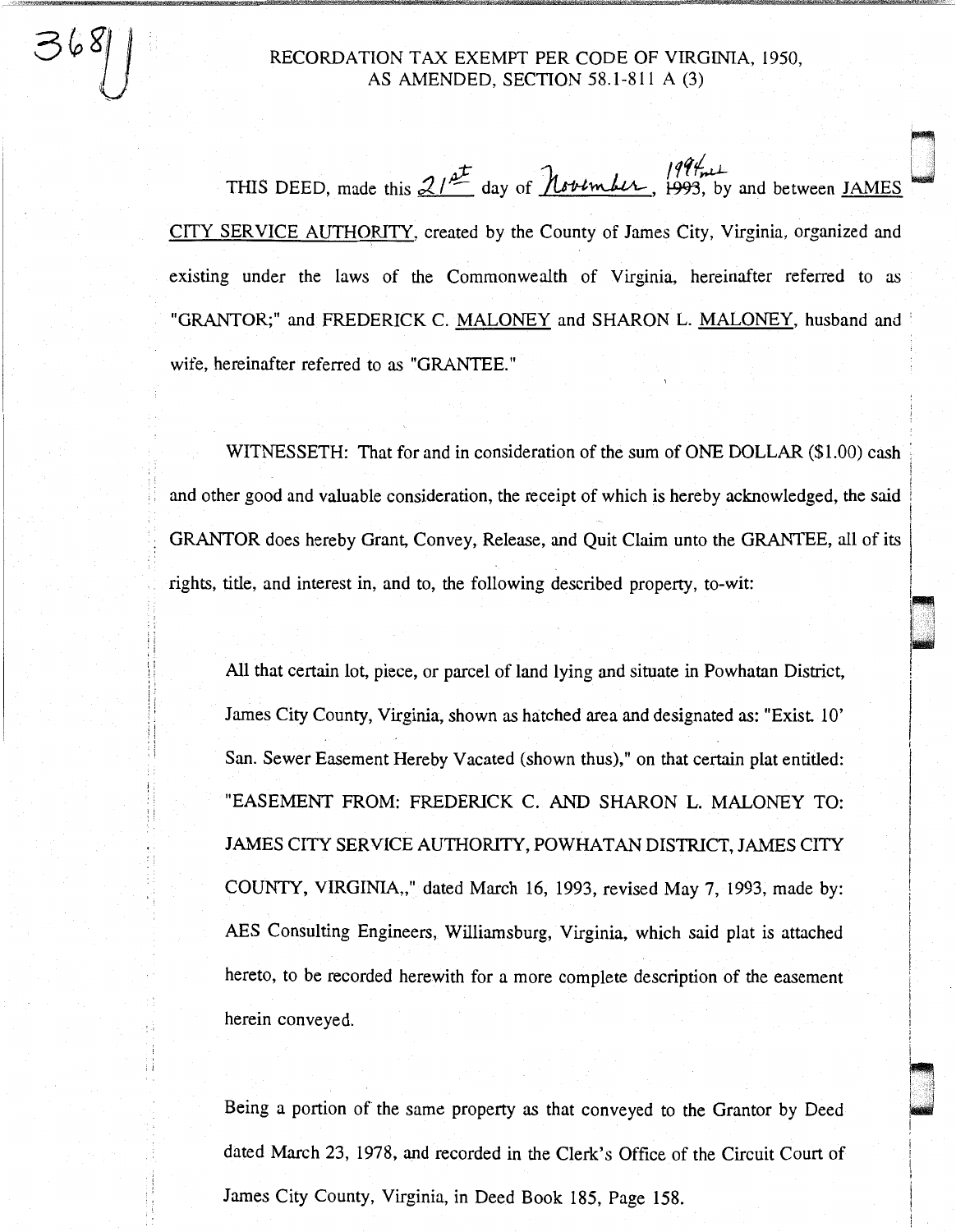WITNESS the following signatures and seals:

JAMES CITY SERVICE AUTHORITY

 $BY: \sqrt{d\nu}/\sqrt{d\ln^2\rho}$  (SEAL) DAVID L. SISK

CHAIRMAN, BOARD OF DIRECTORS :

369

# COMMONWEALTH OF VIRGINIA

COUNTY OF JAMES CITY, to wit:

I,  $\sqrt{Lct_L(Ln)}$   $\Delta$ Register, a Notary Public in and for the jurisdiction aforesaid, do hereby certify that DAVID L. SISK, Chairman of the James City Service Authority Board of Directors, whose name is signed to the foregoing writing bearing date on the  $\frac{d}{dx}$  day of  ${\cal A}$   ${\cal B}$   $\mu$   $\mu$   $\mu$   $\mu$  has acknowledged the same before me in the jurisdiction aforesaid. GIVEN under my hand this  $\frac{33}{100}$  day of  $\frac{7}{30}$  and  $\frac{1993}{1000}$ .

Vickilm Spiegg

My commission expires on: *<i>March* 31, 1996

2014V.wpf maloney.ded

! !

11  $\overline{\phantom{a}}$ 

:1  $\mathbb{I}$  $\mathbb{I}$ 

:1 .I Page 2